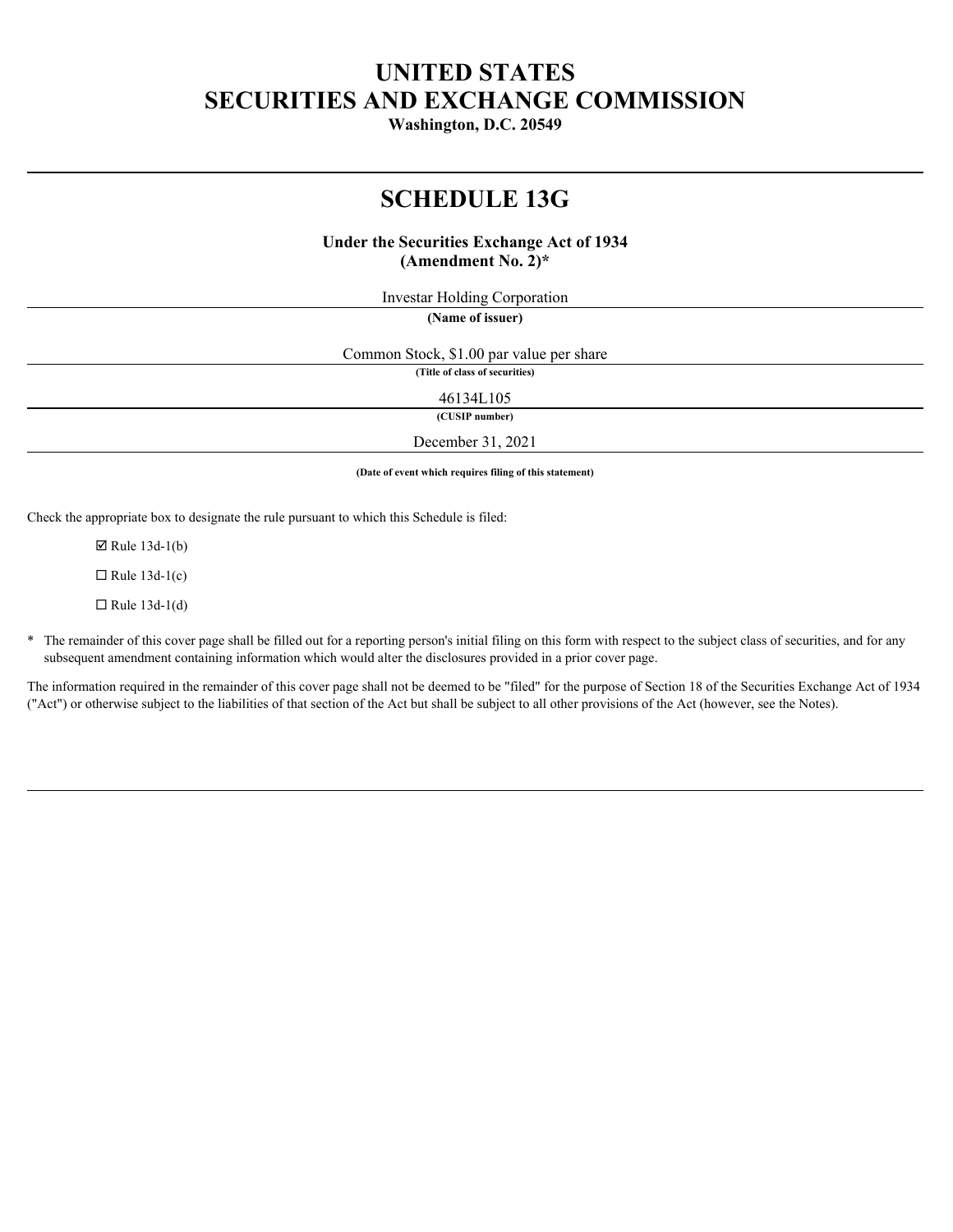# CUSIP No. 46134L105

| Name of Reporting Person<br>$\overline{1}$ .                                         |                                                                 |  |                               |  |  |  |  |
|--------------------------------------------------------------------------------------|-----------------------------------------------------------------|--|-------------------------------|--|--|--|--|
|                                                                                      | Maltese Capital Management LLC                                  |  |                               |  |  |  |  |
|                                                                                      | 2. Check the Appropriate Box if a Member of a Group*            |  | (a) $\Box$<br>$(b)$ $\square$ |  |  |  |  |
| SEC Use Only<br>3.                                                                   |                                                                 |  |                               |  |  |  |  |
| Citizen or Place of Organization<br>4.                                               |                                                                 |  |                               |  |  |  |  |
| New York                                                                             |                                                                 |  |                               |  |  |  |  |
|                                                                                      |                                                                 |  |                               |  |  |  |  |
| NUMBER OF<br><b>SHARES</b>                                                           | 5. Sole Voting Power                                            |  |                               |  |  |  |  |
|                                                                                      | 6. Shared Voting Power                                          |  |                               |  |  |  |  |
| <b>BENEFICIALLY</b><br>OWNED BY                                                      | 491,000                                                         |  |                               |  |  |  |  |
| EACH<br><b>REPORTING</b><br>PERSON                                                   | 7. Sole Dispositive Power                                       |  |                               |  |  |  |  |
| WITH                                                                                 | 8. Shared Dispositive Power                                     |  |                               |  |  |  |  |
|                                                                                      | 491,000                                                         |  |                               |  |  |  |  |
|                                                                                      | 9. Aggregate Amount Beneficially Owned by Each Reporting Person |  |                               |  |  |  |  |
| 491,000<br>10. Check Box if the Aggregate Amount in Row (9) Excludes Certain Shares* |                                                                 |  |                               |  |  |  |  |
|                                                                                      |                                                                 |  | $\overline{\Box}$             |  |  |  |  |
|                                                                                      | 11. Percent of Class Represented by Amount in Row (9)           |  |                               |  |  |  |  |
| 4.75%                                                                                |                                                                 |  |                               |  |  |  |  |
| 12. Type of Reporting Person*                                                        |                                                                 |  |                               |  |  |  |  |
| IA, 00                                                                               |                                                                 |  |                               |  |  |  |  |
|                                                                                      |                                                                 |  |                               |  |  |  |  |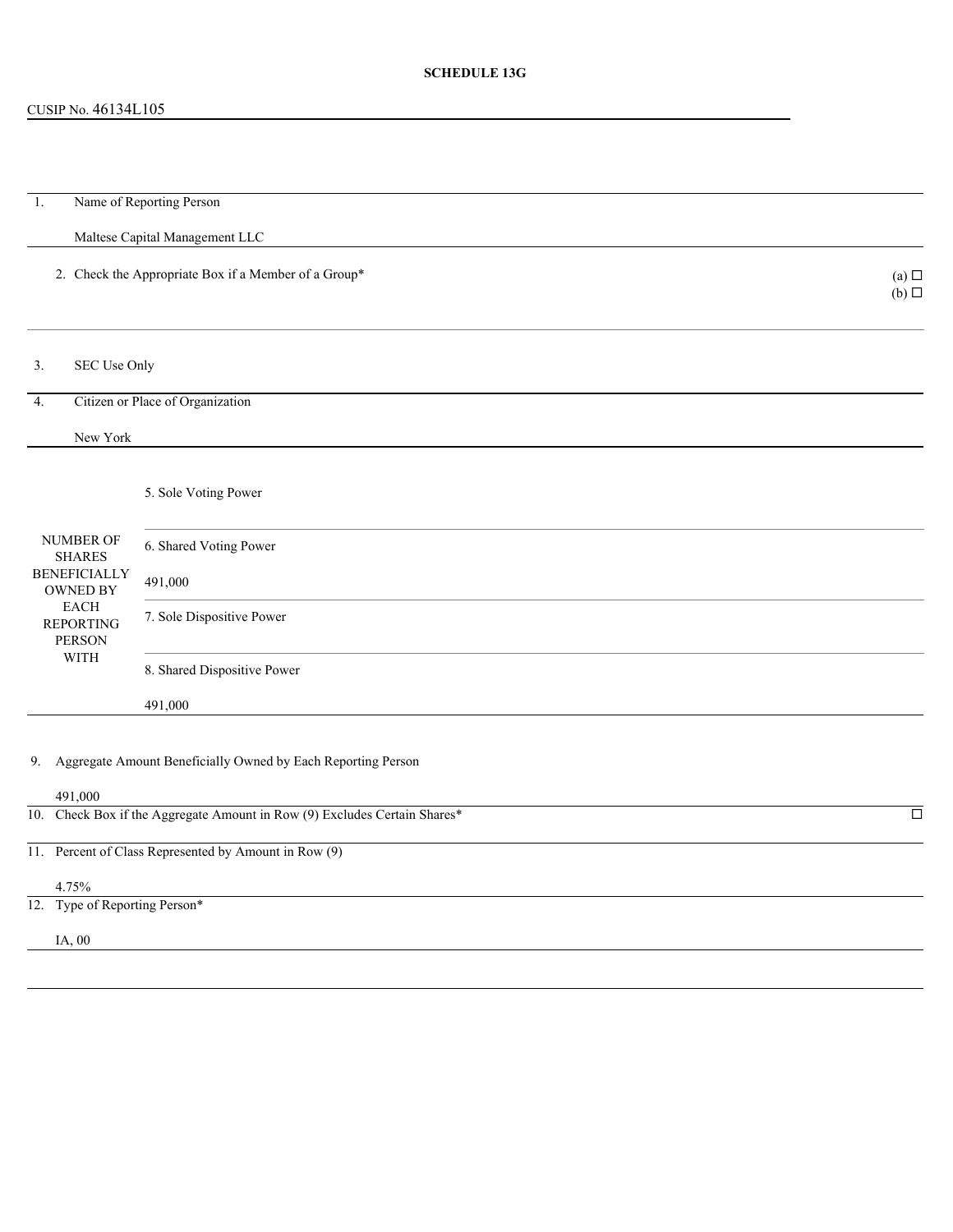# **SCHEDULE 13G**

# CUSIP No. 46134L105

| Name of Reporting Person<br>-1.                                                                                                  |                                                                           |                        |  |  |  |
|----------------------------------------------------------------------------------------------------------------------------------|---------------------------------------------------------------------------|------------------------|--|--|--|
|                                                                                                                                  | Terry Maltese                                                             |                        |  |  |  |
| 2.                                                                                                                               | Check the Appropriate Box if a Member of a Group*                         | (a)<br>$(b)$ $\square$ |  |  |  |
| <b>SEC Use Only</b><br>3.                                                                                                        |                                                                           |                        |  |  |  |
| 4.                                                                                                                               | Citizen or Place of Organization                                          |                        |  |  |  |
| <b>USA</b>                                                                                                                       |                                                                           |                        |  |  |  |
| <b>NUMBER OF</b><br><b>SHARES</b><br><b>BENEFICIALLY</b><br>OWNED BY<br><b>EACH</b><br><b>REPORTING</b><br>PERSON<br><b>WITH</b> | 5. Sole Voting Power                                                      |                        |  |  |  |
|                                                                                                                                  | 6. Shared Voting Power                                                    |                        |  |  |  |
|                                                                                                                                  | 491,000                                                                   |                        |  |  |  |
|                                                                                                                                  | 7. Sole Dispositive Power                                                 |                        |  |  |  |
|                                                                                                                                  | 8. Shared Dispositive Power                                               |                        |  |  |  |
|                                                                                                                                  | 491,000                                                                   |                        |  |  |  |
| 491,000                                                                                                                          | 9. Aggregate Amount Beneficially Owned by Each Reporting Person           |                        |  |  |  |
|                                                                                                                                  | 10. Check Box if the Aggregate Amount in Row (9) Excludes Certain Shares* | $\Box$                 |  |  |  |
|                                                                                                                                  | 11. Percent of Class Represented by Amount in Row (9)                     |                        |  |  |  |

4.75%

12. Type of Reporting Person\*

IN, HC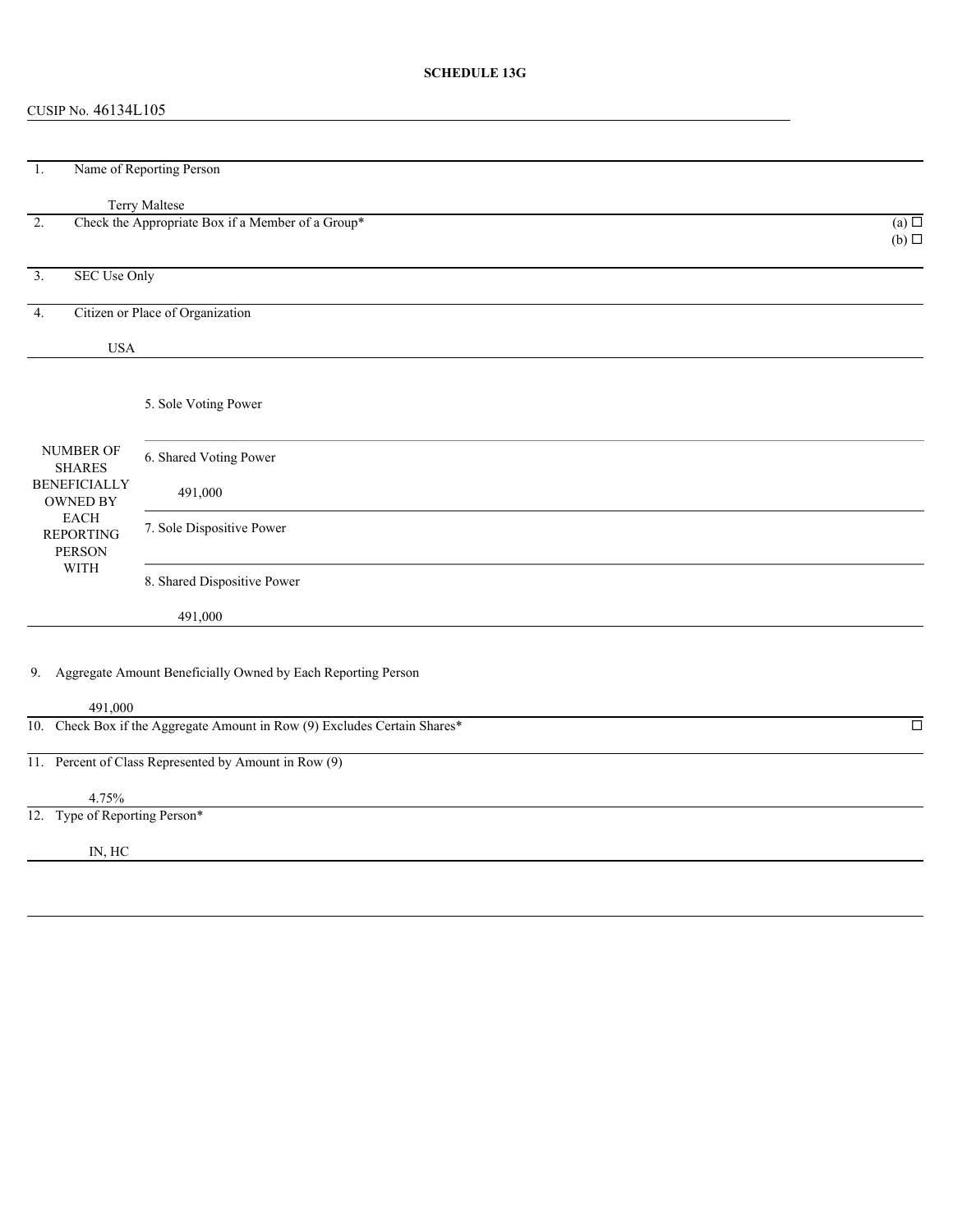### CUSIP No. 46134L105

## **Item 1(a). Name of Issuer:**

Investar Holding Corporation

#### **Item 1(b). Address of Issuer's Principal Executive Offices:**

10500 Coursey Boulevard, Baton Rouge, LA 70816

#### **Item 2(a). Name of Person Filing:**

This statement is being filed by (i) Maltese Capital Management LLC, a New York limited liability company ("MCM"), and (ii) Terry Maltese, Managing Member of MCM, with respect to shares of Common Stock, \$1.00 par value per share ("Common Stock") that each of the foregoing may be deemed to have a beneficial ownership. The foregoing persons are hereinafter sometimes referred to collectively as the "Reporting Persons".

#### **Item 2(b). Address of Principal Business Office:**

The address of the principal offices of MCM and the business address of Mr. Maltese is Maltese Capital Management LLC, 150 East 52<sup>nd</sup> Street, 30th Floor, New York, New York 10022.

#### **Item 2(c). Citizenship:**

MCM is a New York limited liability company. Mr. Maltese is a U.S. Citizen.

#### **Item 2(d). Title of Class of Securities:**

Common Stock, \$1.00 par value per share

### **Item 2(e). CUSIP Number:**

46134L105

## **Item 3. If this statement is filed pursuant to Rules 13d-1(b), or 13d-2(b) or (c), check whether the person filing is a:**

- (a) [ ] Broker or dealer registered under Section 15 of the Act (15 U.S.C. 78o).
- (b)  $\left[\right]$  Bank as defined in Section 3(a)(6) of the Act (15 U.S.C. 78c).
- (c)  $\begin{bmatrix} \end{bmatrix}$  Insurance Company as defined in Section 3(a)(19) of the Act (15 U.S.C. 78c).
- (d) [ ] Investment Company registered under Section 8 of the Investment Company Act of 1940 (15 U.S.C. 80a-8).
- (e)  $[x]$  An investment adviser in accordance with Rule 240.13d-1(b)(1)(ii)(E);
- (f)  $\left[ \right]$  An employee benefit plan or endowment fund in accordance with Rule 240.13d-1(b)(1)(ii)(F);
- (g)  $[x]$  A parent holding company or control person in accordance with Rule 240.13d-1(b)(1)(ii)(G);
- (h) [ ] A savings association as defined in Section 3(b) of the Federal Deposit Insurance Act (12 U.S.C. 1813);
- (i)  $\lceil \rceil$  A church plan that is excluded from the definition of an investment company under Section 3(c)(14) of the Investment Company Act of 1940 (15 U.S.C. 80a-3);
- (j)  $\lceil \cdot \rceil$  Group, in accordance with Rule 240.13d-1(b)(1)(ii)(J).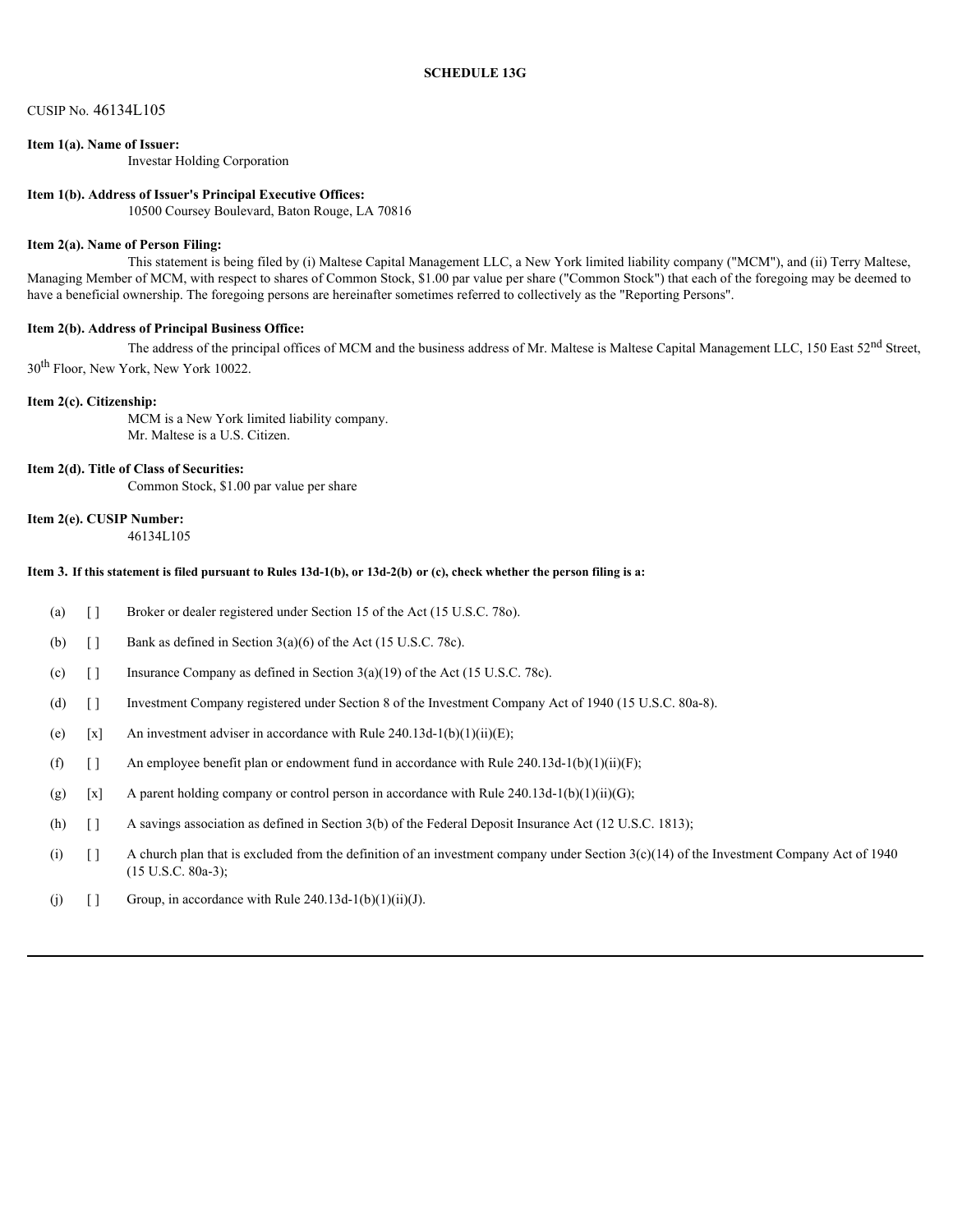#### **SCHEDULE 13G**

#### CUSIP No. 46134L105

#### **Item 4. Ownership.**

**(a) and (b)** Based upon an aggregate of 10,343,494 shares of Common Stock outstanding, as determined by the exhibit to the Issuer's most recently available 10-Q filing, as of the close of business on November 1, 2021:

- (i) MCM owned directly no shares of Common Stock. By reason of its position as investment advisor, MCM may be deemed to beneficially own the 491,000 shares of Common Stock which are held of record by clients of MCM, constituting approximately 4.75% of the shares outstanding.
- (ii) Mr. Maltese directly owned no shares of Common Stock. By reason of his position as Managing Member of MCM, Mr. Maltese may be deemed to beneficially own 491,000 shares of Common Stock held of record by certain clients of MCM, constituting approximately 4.75% of the shares outstanding.

#### **(c) Number of shares as to which such person has:**

#### **(i) Sole power to vote or to direct the vote:**

No Reporting Person has sole power to vote or to direct the vote over the shares held by such Reporting Person.

#### **(ii) Shared power to vote or to direct the vote:**

MCM: 491,000 MR. MALTESE: 491,000

#### **(iii) Sole power to dispose or to direct the disposition of:**

No Reporting Person has sole power to dispose or to direct the disposition over the shares held by such Reporting Person.

#### **(iv) Shared power to dispose or to direct the disposition of:**

MCM: 491,000 MR. MALTESE: 491,000

Each of the Reporting Persons hereby disclaims any beneficial ownership of any Shares in excess of their actual beneficial ownership thereof.

#### **Item 5. Ownership of Five Percent or Less of a Class:**

If this statement is being filed to report the fact that as of the date hereof the reporting person has ceased to be the beneficial owner of more than five percent of the class of securities, check the following: [X].

This amendment reflects that each Reporting Person has ceased to be the beneficial owner of more than five percent of the Common Stock of the issuer.

#### I**tem 6. Ownership of More than Five Percent on Behalf of Another Person.**

Not applicable.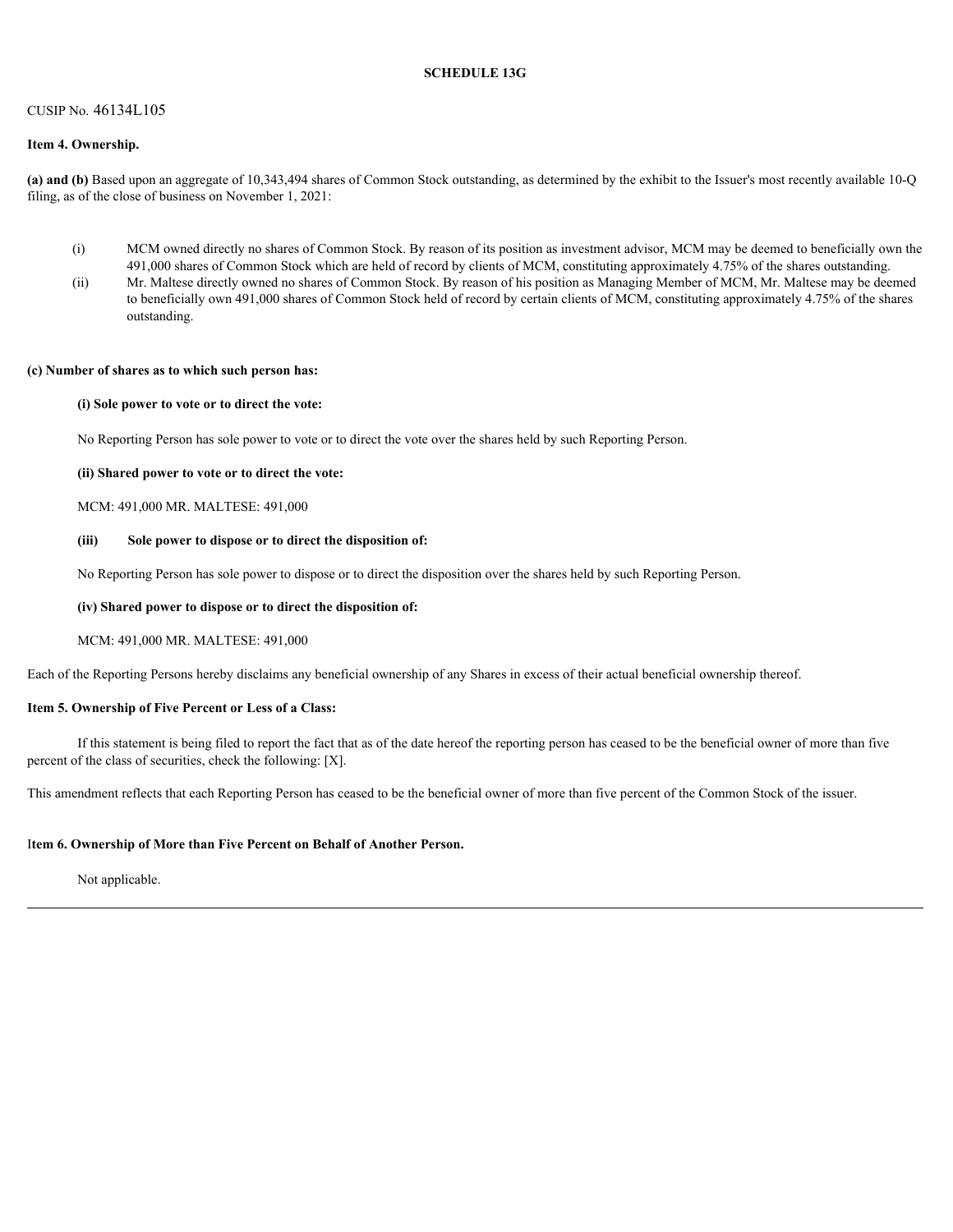## CUSIP No. 46134L105

### **Item 7. Identification and Classification of the Subsidiary Which Acquired the Security Being Reported on by the Parent Holding Company.**

Not applicable.

#### **Item 8. Identification and Classification of Members of the Group.**

Not applicable.

### **Item 9. Notice of Dissolution of Group.**

Not applicable.

# **Item 10. Certification.**

By signing below I certify that, to the best of my knowledge and belief, the securities referred to above were acquired and are held in the ordinary course of business and were not acquired and are not held for the purpose of or with the effect of changing or influencing the control of the issuer of the securities and were not acquired and are not held in connection with or as a participant in any transaction having that purpose or effect.

Exhibits: [Exhibit I: Joint Acquisition Statement, dated as of February 14, 2022.]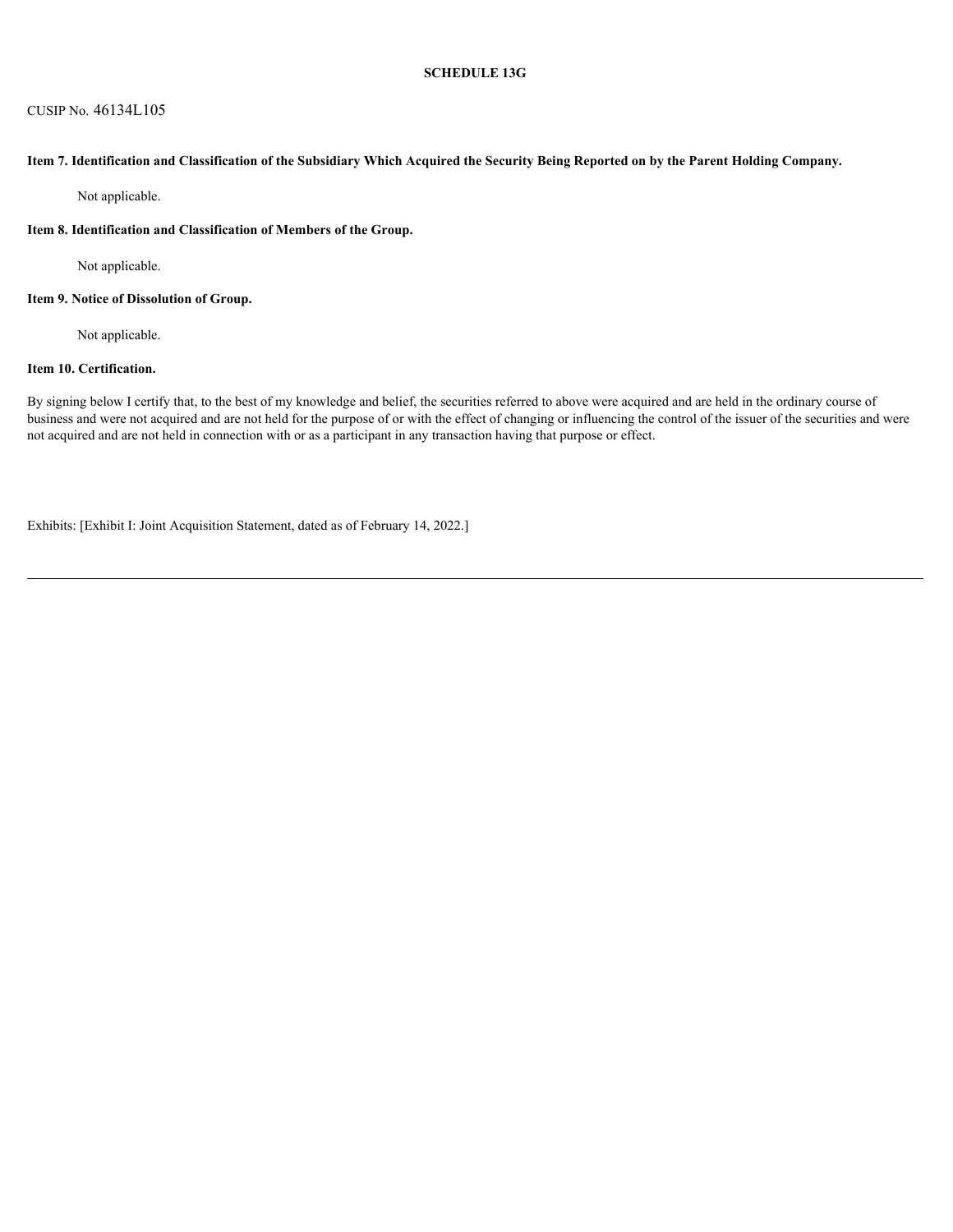# **SIGNATURES**

After reasonable inquiry and to the best of my knowledge and belief, I certify that the information set forth in this statement is true, complete and correct.

Dated: February 14, 2022

| <b>Maltese Capital Management LLC</b> |                                  |  | <b>Terry Maltese</b>  |  |  |  |
|---------------------------------------|----------------------------------|--|-----------------------|--|--|--|
|                                       | By: /s/ Terry Maltese            |  | By: /s/ Terry Maltese |  |  |  |
|                                       | Terry Maltese<br>Managing Member |  | Terry Maltese         |  |  |  |